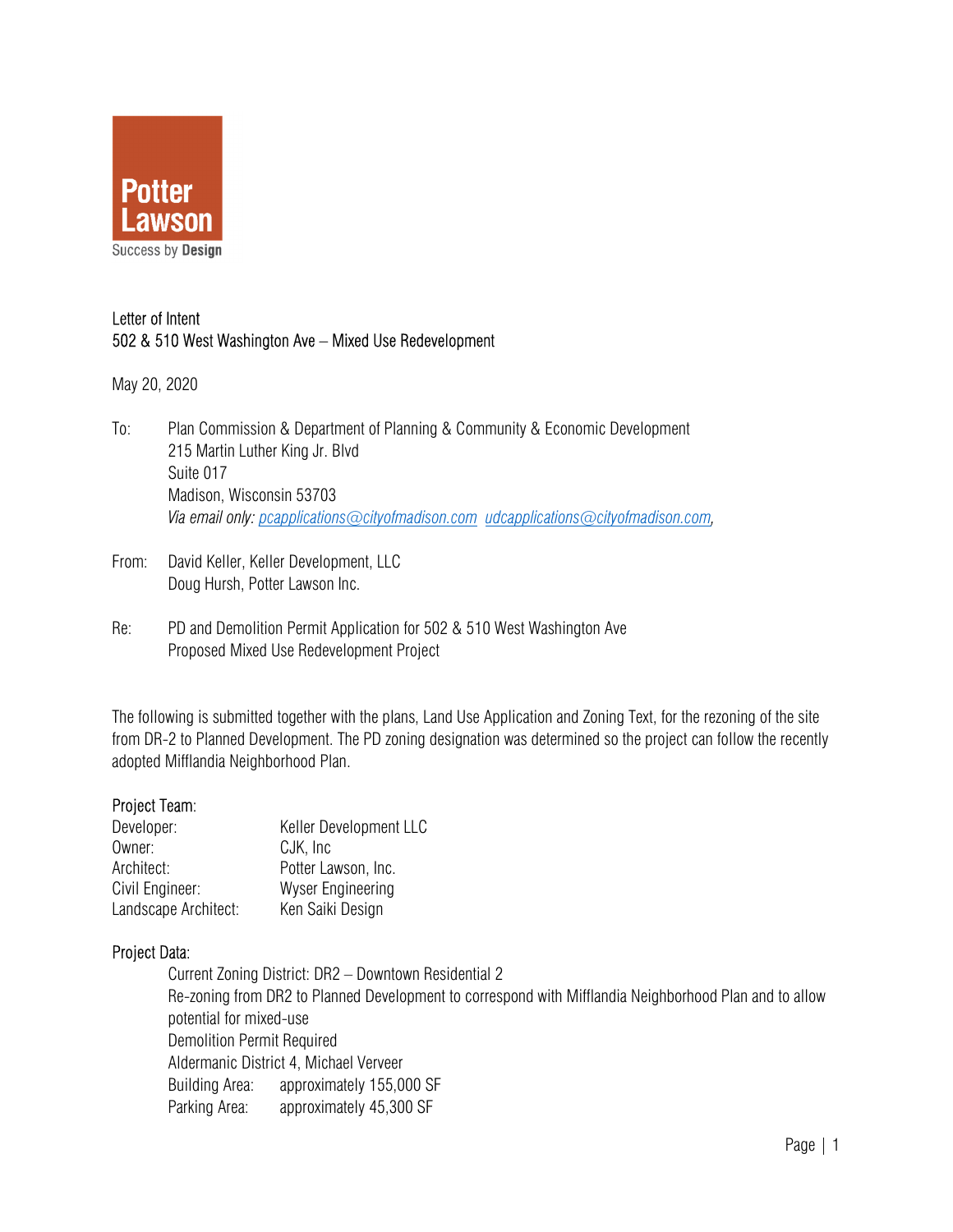| Units:       | 103                        |
|--------------|----------------------------|
| Parking:     | 98 enclosed parking stalls |
| Height:      | 6 stories                  |
| Bike Stalls: | 113                        |

### Project Overview and Design Narrative:

Located on the prominent city corner of West Washington Avenue and North Bassett Street, this project is one of the first to go forward after the adoption of the Mifflandia Neighborhood Plan. The project provides additional density in the downtown district with 103 apartments along with the potential for ground floor retail or food service. The project will require the demolition of 6 existing houses along West Washington Avenue and 3 along North Bassett Street.

The intent of the design is to create a great urban building that responds to its context, creates a pedestrian friendly and inviting streetscape and provides a great place to live. The proposed design of the 6-story building includes a 4-story brick lower volume and a lightweight cement board siding upper volume that is stepped back. The size of the lot led to an "H" shaped floor plan that creates two open courtyard roof terraces. The "H" shaped building creates two separate masses along West Washington Avenue, modulating the scale of the building along the Avenue. Along Bassett Street the lower portion of the building is modulated by partially recessed balconies which provide privacy along the city street. The shared common areas are located on the second floor providing direct access to the southeast facing roof terrace adding to the life of the street below.

The corner of the building is designed to allow for a potential small retail/commercial space or could provide a larger common lobby with a coffee bar or sandwich counter. The storefront has more glass and transparency to connect with pedestrians adding to the life of the street, the design of the storefront façade expresses that there is an inviting public place within. Along the street corner an 18" raised terrace provides outdoor gathering and dining space further activating the street. Three walkup units are located along West Washington Avenue that are also raised 18" with outdoor private terraces. All vehicular parking is located internally on the first floor and one level below grade.

#### Compatibility with the Mifflandia Plan

The following are highlights from the Mifflandia Neighborhood Plan that illustrate how the project has followed the plan guidelines.

#### *Building Uses –* "*encourage mixed use along West Washington Avenue"*

The residential mixed-use building will have retail/commercial opportunities on the ground floor to enliven the pedestrian experience.

*Building Height – "Along West Washington Avenue maximum building heights will be 6 stories with the top 2 floors being stepped back"* 

The project complies with the height and step back requirements.

*Setbacks – Buildings shall be setback 20 feet on West Washington, and 10 feet on all north-south streets. Porches, stoops and entry features are allowed, and encouraged to encroach into the setback area, as allowed by the zoning code."* 

The project follows the setback recommendations.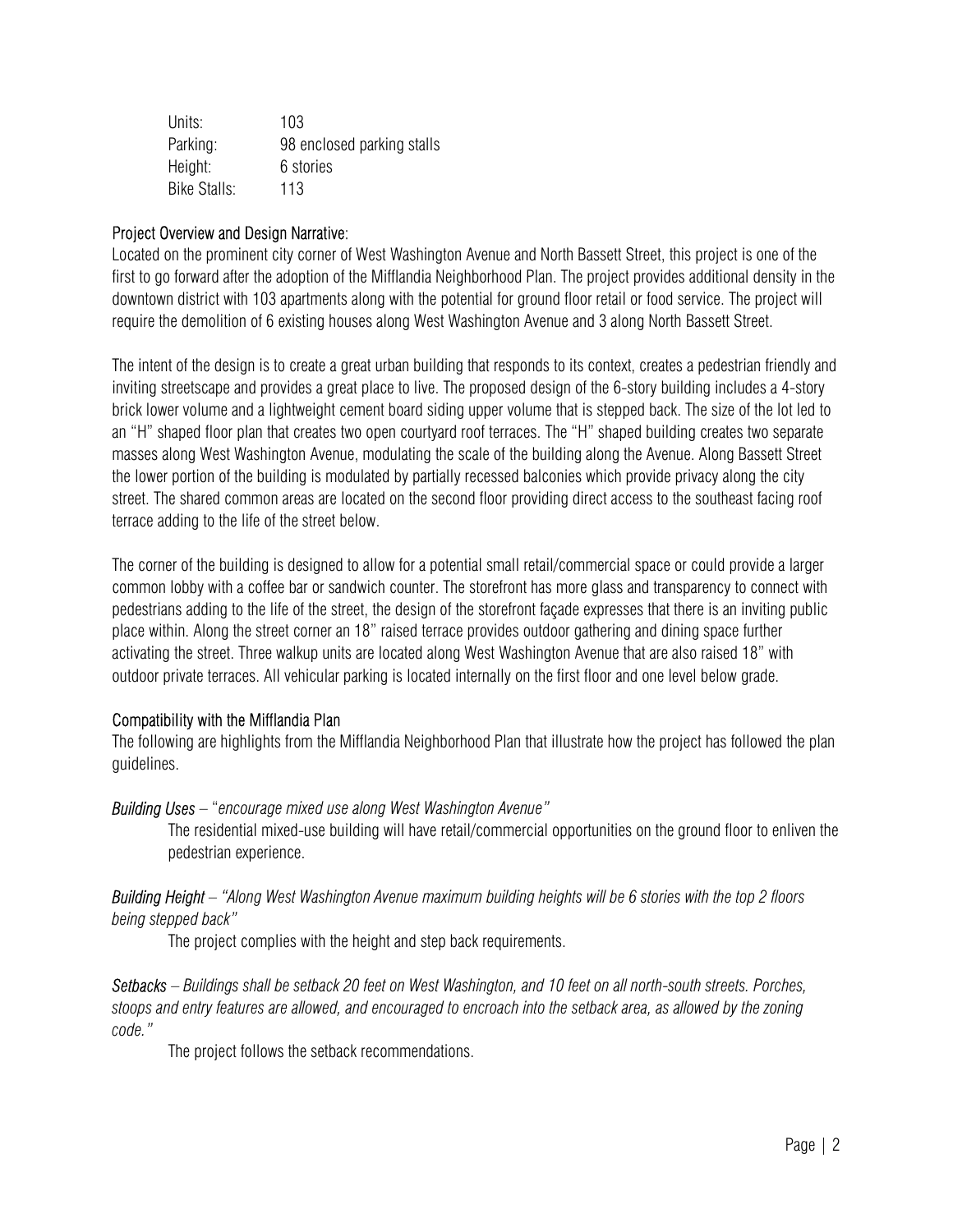*Step-backs – "Upper levels above 4 stories shall be stepped back 30 feet from the building face on W Washington Ave and 10 feet fronting north south streets."* 

The massing of the building follows these guidelines.

#### *Historic Preservation*

No "*Potential Historic Resource"* as identified by the plan is part of this demolition permit request. Structures proposed to be demolished:

 504 West Washington Avenue 506 West Washington Avenue 508/510 West Washington Avenue 512 West Washington Avenue 514 West Washington Avenue 516 West Washington Avenue 8 North Bassett Street 10 North Bassett Street 14 North Bassett Street

*Transit - "Support Bus Rapid Transit within or adjacent to the planning area. Increase rider amenities at bus stops."*  The project increases density of housing adjacent to bus stop, and provides potential ground floor public retail/dining amenity next to bus stop.

*Housing - "Support housing redevelopment that consists of a wide mix of housing types, sizes, and costs that increase the amount of housing close to amenities."* 

The project has small studios, one, two- and three-bedroom units, creating a variety of sizes and costs. The project provides 103 units that are within walking distance of amenities.

*Public Realm – "Emphasize the importance of the public realm, including the design and character of the public-toprivate transition from the street to the building face."* 

The project has retail space on the ground floor as well as walkup apartment units adding to the character of the pedestrian experience. Raised 18", the building provides elevated terraces and stoops that create inviting and comfortable sitting areas. Special care is taken with the landscaping to create a double tree canopy. Large street trees are saved and smaller pedestrian sized trees occupy the space between the sidewalk and building helping to further define the transition between public and private spaces.

*Materials – "Durable long-lasting low maintenance materials, Primary building materials limited to three different materials, Material changes shall not be made within the same plane without a programmatic change or minimum notable relief"* 

The base of the building is primarily a white brick. A change of brick tone and a herringbone pattern is used to accentuate the window spandrels imparting a traditional vertical expression to the facade. The recessed central volume, and the top two floors that are stepped back are clad in a lighter weight siding material in a medium to dark gray color. Window frames and balcony railings and other metal elements are black.

*Building Entrances – "ground floor units shall have their own street entrance (sliding doors prohibited). Building entrances should be designed as focal points of the front façade, and should utilize overhangs, porches, stoops or other elements to add a pedestrian rhythm to the street façade."*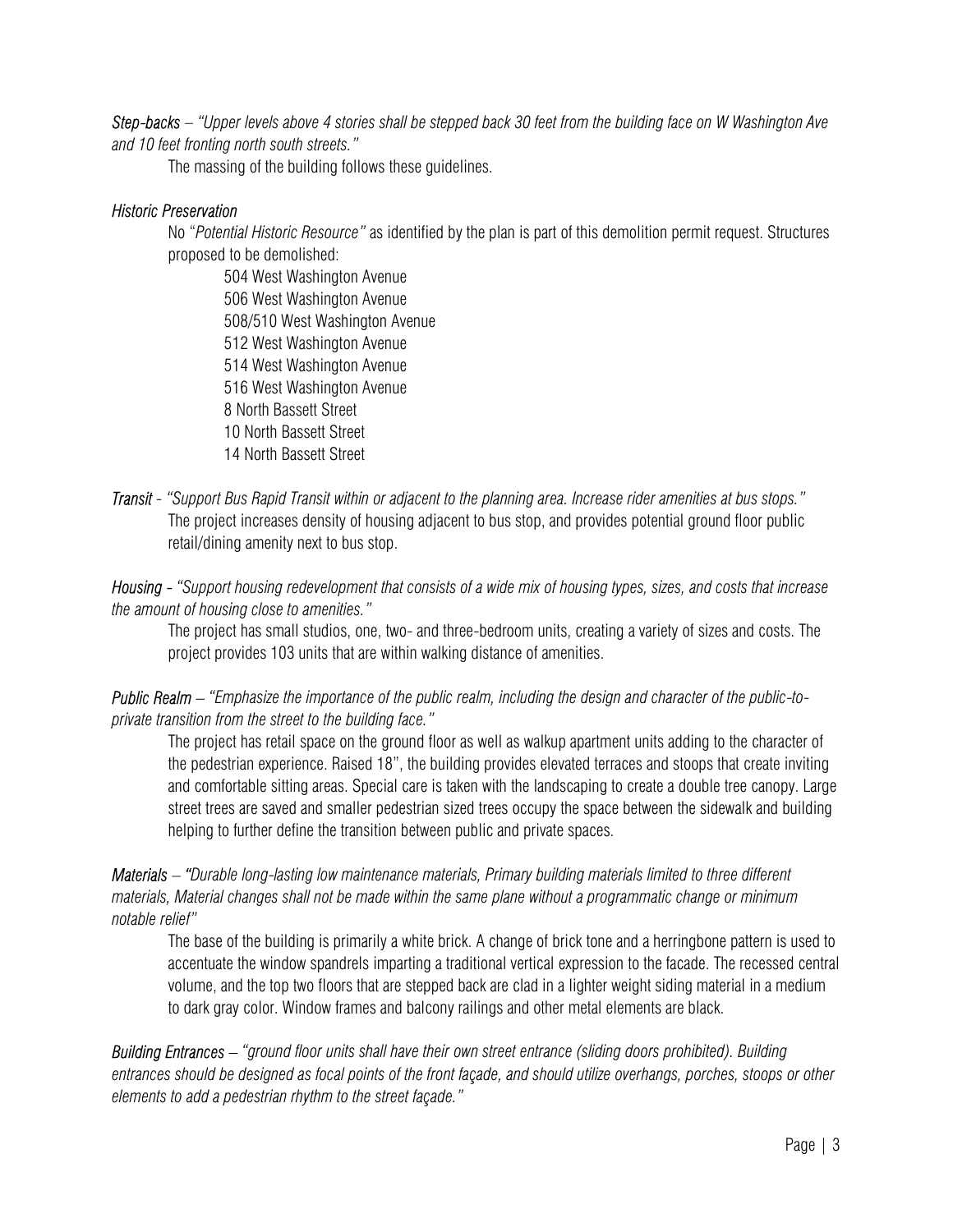The building has 3 walk up units with overhangs and stoops. The building entrances are emphasized with canopies, and the retail area is highlighted with large clear glass store fronts, a corner entry and a canopy.

*Building Articulation – "…divide buildings into vertical intervals and incorporate articulation, design and massing to respond to the historic 33 feet wide lot rhythm through the utilization of program elements such as storefronts, cafes, porches or balconies, arcades, awnings, window bays, and other methods."* 

The building is modulated in its basic "H" configuration, creating two larger massing elements with a recessed area along West Washington Ave. Balconies are stacked and recessed to create additional vertical modulation along both streets. The tall windows and vertical brick piers create a vertical rhythm within the facades. Walkup units with covered entries, building storefront and a second-floor brick and metal arcade provide additional vertical modulation.

### *Porches and Balconies – "…all buildings with residential units shall have front porches/entry stoops…Recessed balconies should be opted for where possible because they provide better privacy"*

Entry stoops with overhangs are provided at ground floor units. Balconies within the lower brick volume are fully recessed to provide privacy along the lower 4 floors and along the city streets. Upper floors and recessed units have cantilevered balconies to provide better light and views to the interior living spaces.

### *Sustainability – "Include sustainable building design elements to promote energy efficiency; e.g. net zero buildings, electric vehicle charging stations, and solar ready buildings.*

The building provides increased density in an urban setting with existing infrastructure and replaces inefficient older housing stock. All parking stalls are located within the structure including one basement level. Vegetative roof cover located on the 5<sup>th</sup> floor roof terraces. CO and NO2 gas detection in enclosed garage for intelligent exhaust air and make-up air control. Energy Recovery for building pressurization and outside air.  $92\%$  + efficient central domestic hot water system. LED lighting throughout, including occupancy sensor in public spaces and parking garage. Building will plan for EV charging stations with electrical service equipment capable of expansion in the future. The team is studying the potential for roof solar PV panels, and solar hot water.

## Neighborhood Presentations

The project was presented at two neighborhood Zoom meetings: Miffland Neighborhood Association meeting on May  $6<sup>th</sup>$ , and at the Bassett Neighborhood Association meeting on May 11<sup>th</sup>. An open neighborhood meeting is anticipated to be scheduled in June, and CNI will be setting up a Building Steering Committee.

#### Proposed Schedule

| Urban Design Informational meeting  | April 29, 2020 |
|-------------------------------------|----------------|
| Miffland Neighborhood Meeting       | May 6, 2020    |
| <b>Bassett Neighborhood Meeting</b> | May 11, 2020   |
| Land Use Submittal                  | May 20, 2020   |
| Urban Design Commission             | July 15, 2020  |
| Plan Commission                     | July 27, 2020  |
| Common Council                      | August 4, 2020 |
| <b>Construction Start</b>           | November, 2020 |
| Construction completion             | April 2022     |
|                                     |                |